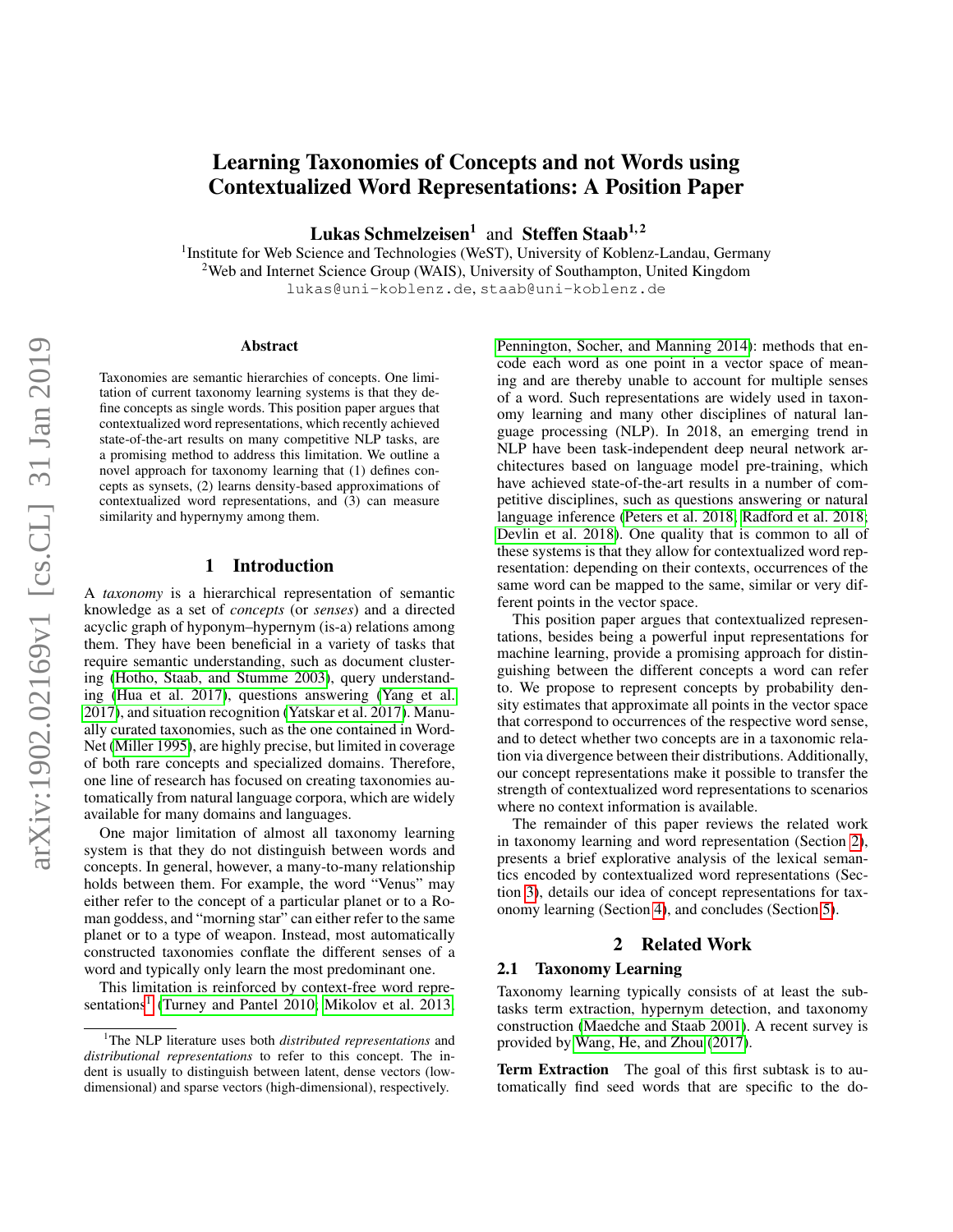main over which the taxonomy should be constructed. The domain is usually specified latently via a set of domainspecific documents. Most extraction approaches find candidate (multi-) words via part-of-speech patterns and filter them using statistical measures that aim to estimate theoretical principles such as salience, relevance, or cohe-sion [\(Sclano and Velardi 2007;](#page-4-13) Periñán-Pascual 2018).

Hypernym Detection This next task consists of the identification of hypernym–hyponym pairs over the seed vocabulary (and possibly additional words). Pattern-based approaches rely on word pairs occurring in specific lexicosyntactic patterns in a corpus [\(Roller, Kiela, and Nickel 2018\)](#page-4-15). They achieve high precision but suffer from low recall because they rely on both words occurring together in context. A second type of approach is based on vector representations of words, and is thus not reliant on local context. In the unsupervised case, usually a score is assigned to each possible word pair, which is expected to be higher for hypernym pairs than for negative instances. Many competing methods exist of which none is clearly superior to others; they differ both in the construction of the vector space as well as the employed detection measure [\(Santus, Shwartz, and Schlechtweg 2017;](#page-4-16) [Chang et al. 2018\)](#page-4-17). Supervised approaches typically achieve better results on existing benchmarks, but have been shown to not truly detect hypernymy, but rather which words are prototypical hypernyms, making them unreliable for realworld applications [\(Levy et al. 2015;](#page-4-18) [Santus, Shwartz, and](#page-4-16) [Schlechtweg 2017\)](#page-4-16). Pattern- and vector-based approaches have been integrated successfully by [Shwartz, Goldberg, and](#page-4-19) [Dagan](#page-4-19) [\(2016\)](#page-4-19) using LSTM neural networks.

Taxonomy Construction In this subtask the final taxonomic hierarchy is constructed from identified hypernym pairs. This is non-trivial because identified hypernym pairs are noisy and basically never induce a connected directed acyclic graph. Approaches can be divided into clusteringbased [\(de Knijff, Frasincar, and Hogenboom 2013\)](#page-4-20) and graph-based ones [\(Velardi, Faralli, and Navigli 2013;](#page-4-21) [Gupta](#page-4-22) [et al. 2017\)](#page-4-22). Afterwards, clean-up operations like cycle elimination are sometimes performed [\(Liang et al. 2017a\)](#page-4-23).

Discussion To the best of our knowledge, there is no taxonomy learning system providing a principled way to model multiple word senses. At most, existing system consider in which grammatical role a word occurs in [\(Santus, Shwartz,](#page-4-16) [and Schlechtweg 2017\)](#page-4-16), which is often a bad signal for separating word senses, or explicitly try to word sense disambiguate the input corpus in a preprocessing stage [\(Klapaftis](#page-4-24) [and Manandhar 2010\)](#page-4-24), which is often error-prone. As a result, automatically created taxonomies conflate word senses and important semantic properties like transitivity of the hypernymy relation do not usually hold [\(Liang et al. 2017b\)](#page-4-25).

### 2.2 Word Representations

Context-free Word Representations Most *context-free word representations* map each word to a single point in an often latent vector space of meaning—regardless of the context the word is used in—with the goal to place words with similar meaning close to each other [\(Turney and Pan-](#page-4-5)

[tel 2010\)](#page-4-5). After groundbreaking results achieved by factorizing word co-occurrence matrices [\(Mikolov et al. 2013;](#page-4-6) [Pennington, Socher, and Manning 2014\)](#page-4-7), such representations have been used to encode words in most state-of-the-art NLP architectures since. These representations are only able to represent one sense per word as they map each word to exactly one vector. One strand of research has thus focused on mapping each word to multiple vectors that should each represent a different word sense [\(Camacho-Collados and Pile](#page-4-26)[hvar 2018\)](#page-4-26). The number of senses per word have been either learned by clustering contexts, in a preceding step [\(Huang et](#page-4-27) [al. 2012\)](#page-4-27) and jointly during model training [\(Neelakantan et](#page-4-28) [al. 2014\)](#page-4-28), or specified via a given sense inventory [\(Chen,](#page-4-29) [Liu, and Sun 2014\)](#page-4-29). A related line of work criticizes the assumption that all meanings of a word can be discretely separated, and instead represent each word as probability densities in the vector space—usually as Gaussian distributions [\(Vilnis and McCallum 2015;](#page-4-30) [Athiwaratkun and Wil](#page-4-31)[son 2017\)](#page-4-31). The general meaning of a word is then characterized by the mean vector of the distribution analogous to before, while additionally the covariance can be interpreted as spread of meaning or uncertainty. We still classify these advanced representation approaches as context-free, because even though their main training signal is what contexts a word occurs in, they are unable to adapt or select the representation for a word given a specific context. Possibly as a consequence of this, they have seen almost no adoption in practice. Specifically, we are not aware of any taxonomy learning approaches building on these representations.

Contextualized Word Representations Until very recently, almost all state-of-the-art solutions in NLP were highly specialized task-specific architectures. In contrast, in 2018 three related task-agnostic architectures have been published that achieved state-of-the-art results across a wide range of competitive tasks, suggesting some generalizable language understanding for the first time. All of these systems built on the language modeling objective: training a model to predict a word given its surrounding context. Because such training examples can be built from unlabeled corpora, much training data is available. ELMo [\(Peters et](#page-4-8) [al. 2018\)](#page-4-8) trains representations with stacked bidirectional LSTMs, but still employs task-specific architectures on top of them. OpenAI GPT [\(Radford et al. 2018\)](#page-4-9) and BERT [\(De](#page-4-10)[vlin et al. 2018\)](#page-4-10) do away with this and instead train taskagnostic transformer stacks that are only fine-tuned together with a single dense layer for each downstream task. The latter mainly improves upon the former by joint conditioning on both preceding and following contexts. Critically, all systems allow for *contextualized word representation*: they map each word occurrence to a vector specifically considering the surrounding context. Much of their success is attributed to the ability to better disambiguate polysemous words in a given sentence. This representation approach is easily applicable for many NLP tasks, where inputs are usually sentences and context information is thus available. However, due to the hierarchical nature of taxonomies, there is no straightforward way to utilize the generalization power of contextualized representations for our task.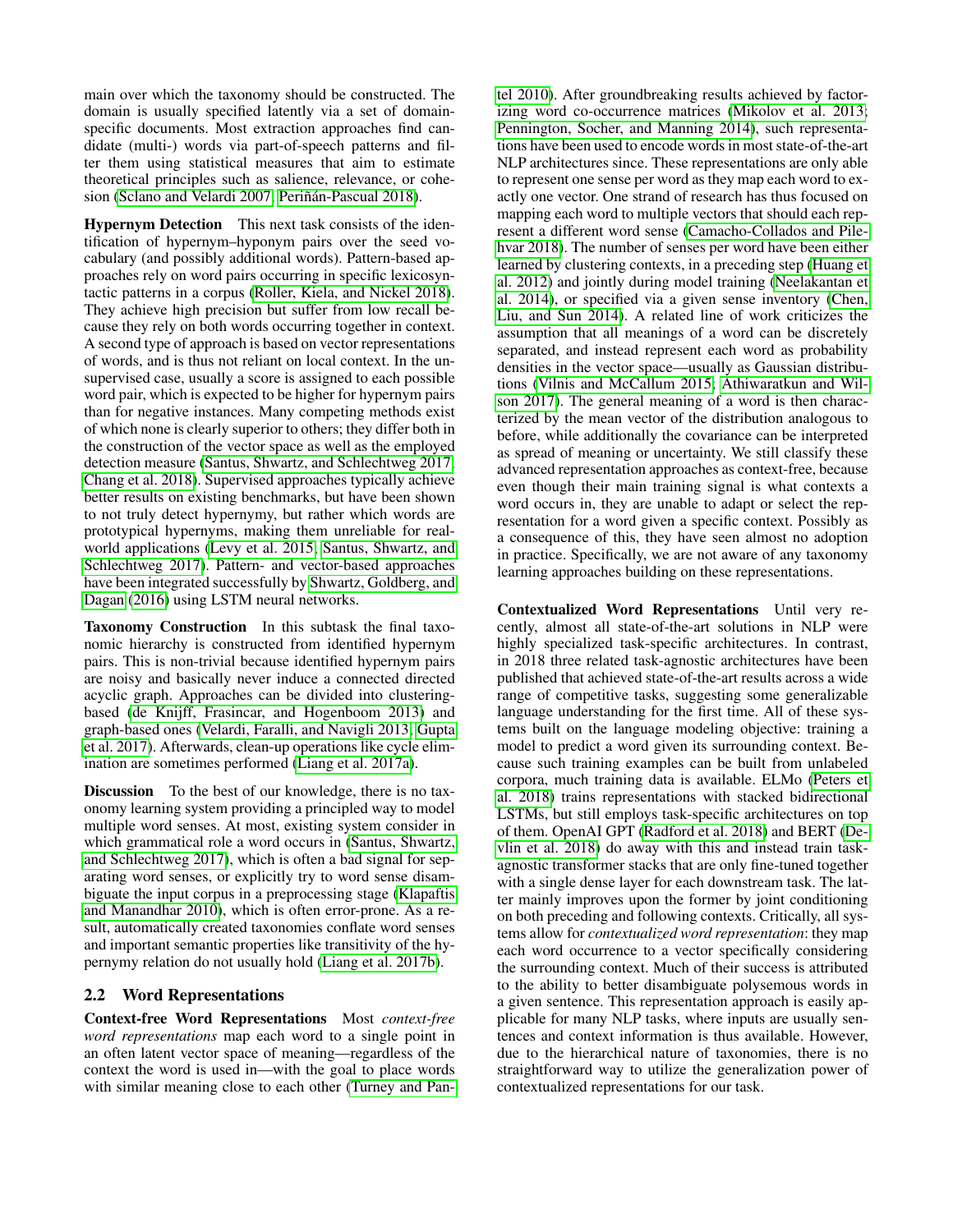

<span id="page-2-2"></span>Figure 1: PCA projections of 1024-dimensional ELMo vectors (all biLM layers averaged). Shown words were selected manually. X's indicate the projection of the centroid of all representations for their respective label. Additionally, in the right panel, triangles are the projections of all representations of the word "animal" together with their convex hull as a dotted line.

## 3 Explorative Analysis

<span id="page-2-0"></span>We present a brief explorative analysis of the lexical semantics encoded by contextualized word representations here, to prepare the argument in Section [4.](#page-2-1)

Figure [1](#page-2-2) shows two visualizations of ELMo representations. For this, the pre-trained model  $e$ lmo $_2$ x4096 $_5$ 12 $_5$  $2048$  $2048$ cnn  $2x$ highway<sup>2</sup> was used to compute all contextualized word representations on the first percent (roughly 200 000 different words and 7 500 000 word occurrences) of the corpus by [Chelba et al.](#page-4-32) [\(2014\)](#page-4-32), a corpus of news paper articles on which the model was originally trained on by [Pe](#page-4-8)[ters et al.](#page-4-8) [\(2018\)](#page-4-8).

We observe a number of interesting properties:

- The centroids of all ELMo representations of a word tend to show strong local clustering behavior based on word similarity. Specifically, in the left panel of Figure [1](#page-2-2) this is visible for a number of words from the political domain. Such behavior is not immediately relevant to taxonomy learning, but since encoding similarity is the main goal of context-free word representations [\(Turney and Pantel](#page-4-5) [2010\)](#page-4-5) this suggest a strong representational power for ELMo, that is preserved when only considering centroids. Clustering was even better visible when visualizing with t-SNE [\(van der Maaten and Hinton 2008\)](#page-4-33), but we only show PCA projections here for consistently with the next point.
- The representations of hypernym words tend to exhibit a larger spread in the vector space than the representations of their hyponyms. This motivates our approach for detecting hypernymy using contextualized representations, which we detail in the next section. Specifically, we visualize this behavior in the right panel of Figure [1,](#page-2-2) where we show that the centroids of words for different animal species lie inside the convex hull of the representations of "animal". Surprisingly, this behavior was not visible when

visualizing with t-SNE. We suspect that this it the case because of an implementation detail of ELMo, namely the final contextualized representations being derived from context-free ones, and that thereby the contextualized representations are still separable in high-dimensional space, which is the optimization objective of t-SNE.

• For words with multiple senses, the representations of individual senses tend to lie close to clusters of other words that are similar in meaning to the respective sense. This suggests their suitability for discovering synsets of words, as we propose in the next section. Because of limited space, we do not show this behavior here, but [Stanovsky](#page-4-34) [and Hopkins](#page-4-34) [\(2018\)](#page-4-34) made similar observations.

### 4 Concept Representations

<span id="page-2-1"></span>In this section, we outline our idea for concepts representations from contextualized word representations. Their aim is to address the current limitations of current taxonomy learning systems, namely that they do not distinguish between words and concepts, which we believe to be a major hindering factor for learning accurate taxonomies. Our approach mainly consists of changes in the subtasks of term extraction and hypernymy detection whereas for constructing the final taxonomies existing techniques can be used without major modification.

For term extraction, our idea reuses existing work for finding domain-specific seed words by estimating the relevance of words to the target domain (Periñán-Pascual 2018). Going beyond previous work though, we propose to learn synsets of word senses for defining concepts instead of just defining them by single words. A *synset* is a set of different words each sharing a common sense interpretation. They have been popularized by WordNet [\(Miller 1995\)](#page-4-4), and are a psychologically plausible definition for concepts, as humans are usually able to infer the specific sense meant as the intersection of all words in a synset [\(Stanovsky and Hopkins 2018\)](#page-4-34). For finding synsets, we propose to (1) calculate the contextual-

<span id="page-2-3"></span><sup>2</sup>Available at: <https://allennlp.org/elmo>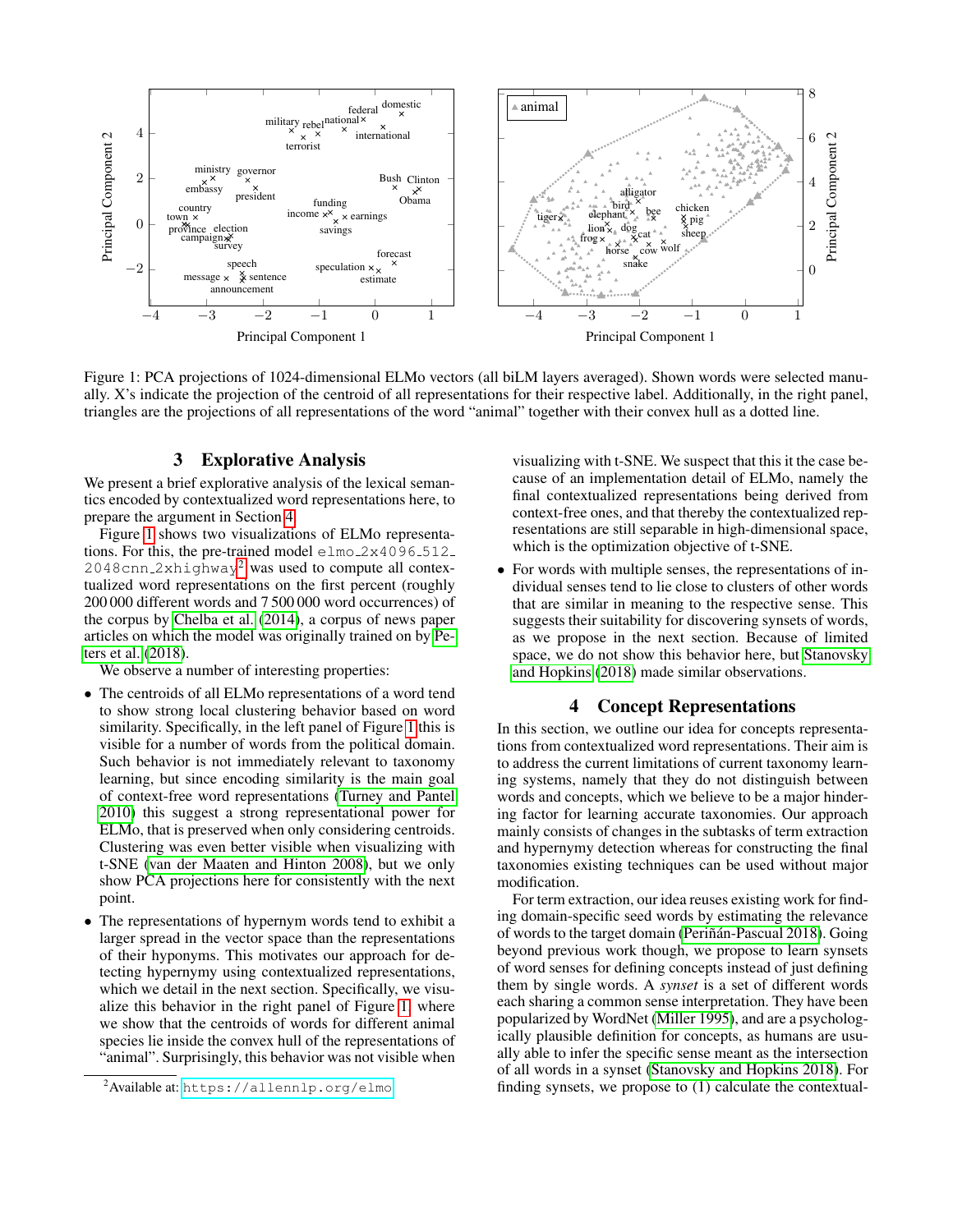ized word representation vectors for all word occurrences in the given corpus, (2) group vectors using a clustering algorithm, and, for retaining only domain-specific concepts, to optionally (3) filter out all clusters not containing at least one seed word as previously determined via term extraction. Each resulting cluster of word vectors then constitutes one synset. We leave open what clustering algorithm should be chosen for this, although simple ones like  $k$ -means clustering might already be sufficient. Here, the parameter  $k$  would control into how many concepts the vector space should be separated. Indeed, k-means clustering of ELMo representations has been shown to work well by [Stanovsky and Hop](#page-4-34)[kins](#page-4-34) [\(2018\)](#page-4-34). This is also the only work in this direction that we are aware of: the authors cluster all ELMo vectors belonging to a specific word to determine the number of senses of that word, but do not investigate properties of clustering all ELMo vectors of a corpus. Alternatively, to avoid choosing a parameter k Dirichlet processes could be used.

The result of the previous step is a set of clusters (of contextualized word representation vectors) each characterizing one synset/concept. For determining similarity and hypernymy among these concepts as well as for a more parameter efficient representation, we propose to learn what we call *concept representations*: probability density estimates that approximate all vectors belonging to one concept. In continuation of current research [\(Vilnis and McCallum 2015;](#page-4-30) [Athiwaratkun and Wilson 2017\)](#page-4-31), we specifically suggest to use Gaussian distributions although others are conceivable, such as Student's *t*-distribution. For Gaussians, the mean vector is usually interpreted as characterizing the general meaning of a word whereas the covariance signifies the generality/unspecificity of the word. Following [Vilnis and Mc-](#page-4-30)[Callum](#page-4-30) [\(2015\)](#page-4-30), the mean and covariance of the density can be found by averaging all vectors of a synset or calculating the empirical covariance among them, respectively. [Athi](#page-4-31)[waratkun and Wilson](#page-4-31) [\(2017\)](#page-4-31) suggest to learn multimodal Gaussian distributions, but we deem this unnecessary in our case, since the input vectors for each distribution should already be comparatively close together as a result of the preceding clustering step.

For context-free representations, similarity of words is usually estimated using the dot product of the respective vectors. In an analogous way, similarity for density-based representations can be estimated via the inner product (probability product kernel) of the respective densities [\(Vilnis](#page-4-30) [and McCallum 2015\)](#page-4-30). Our method for determining hypernymy is motivated by the *distributional inclusion hypothesis* [\(Geffet and Dagan 2005\)](#page-4-35), which states that a hypernym– hyponym relation holds among word senses exactly when the hypernym sense can occur in all the contexts the hyponym sense can occur in. Since contextualized word representations characterize exactly which semantic context holds for a given word occurrence, our concept representations should characterize which semantic contexts a concept can occur in. There, we formulate the problem of detecting hypernymy among two concepts as to what degree one concept's density is "included" in the other one's. [Athiwaratkun](#page-4-36) [and Wilson](#page-4-36) [\(2018\)](#page-4-36) survey a number of measures for this, the most well-known being the Kullback-Leibler divergence.

One advantage of this approach over conventional ones is that it naturally allows to characterize the strength of the hypernymy relation, as motivated by [Vulic et al.](#page-4-37) [\(2017\)](#page-4-37).

### 4.1 Caveats

Our approach requires computing and storing the contextualized word representations of all word occurrences for a training corpus with a given pre-trained model, which is already resource intensive<sup>[3](#page-3-1)</sup>. Training a new model from scratch is orders of magnitude more expensive.

Additionally, being able to handle multiword expressions (MWEs), such as "morning star", is of critical importance to taxonomy learning techniques, since most nontrivial concepts do not have single word identifiers. There has been no research so far on finding a single vector encoding for a given MWE from the contextualized word representation of its constituent words, which is hard because the semantics of most MWEs are non-compositional. However, this is not a fundamental problem to our approach since MWEs can just be mapped to single words, such as "morning star" in a preprocessing step before training the contextualized word representations. The same technique is commonly performed for word2vec [\(Mikolov et al. 2013\)](#page-4-6). Though this means, that no pre-trained model could be used.

### 5 Conclusion

<span id="page-3-0"></span>We have sketched an approach for learning taxonomies using contextualized word representations that distinguishes words and concepts. Our outlined idea is novel in that we are the first to propose (1) defining concepts in automatically constructed taxonomies as synsets, which we plan to learn by clustering contextualized word representations, (2) approximating a set of related contextualized word representations via probability density estimates, which we call concept representations, and (3) using such representations to determine similarity and hypernymy among concepts.

Further, our concept representations provide the opportunity to study other interesting semantic relations among concepts, for example, modeling union and intersection of concepts via the union and intersection of their densities, respectively. Additionally, they could find usage in a number of NLP tasks as substitutes for the contextualized word representations that they approximate, which take comparatively long times to compute even on powerful GPUs, since our representations are far more parameter efficient.

Beyond our proposed idea of using contextualized word representations for taxonomy learning, which is in continuation of existing distributional hypernymy detection techniques, we foresee contextualized word representations also being used to advance pattern-based approaches. Here, they would allow to learn not only lexicosyntactic but, for the first time, also semantic patterns that indicate hypernymy.

<span id="page-3-1"></span><sup>&</sup>lt;sup>3</sup>Specifically, we measured that calculating ELMo representation with the pre-trained model took about 5 ms per word token (roughly 58 days per billion tokens) on an AMD Ryzen Threadripper 1950X CPU and about 0.2 ms per token (2.5 days per billion tokens) on a NVIDIA Titan V GPU. Storing the calculated representations took about 8 kB per token (8 TB per billion tokens).